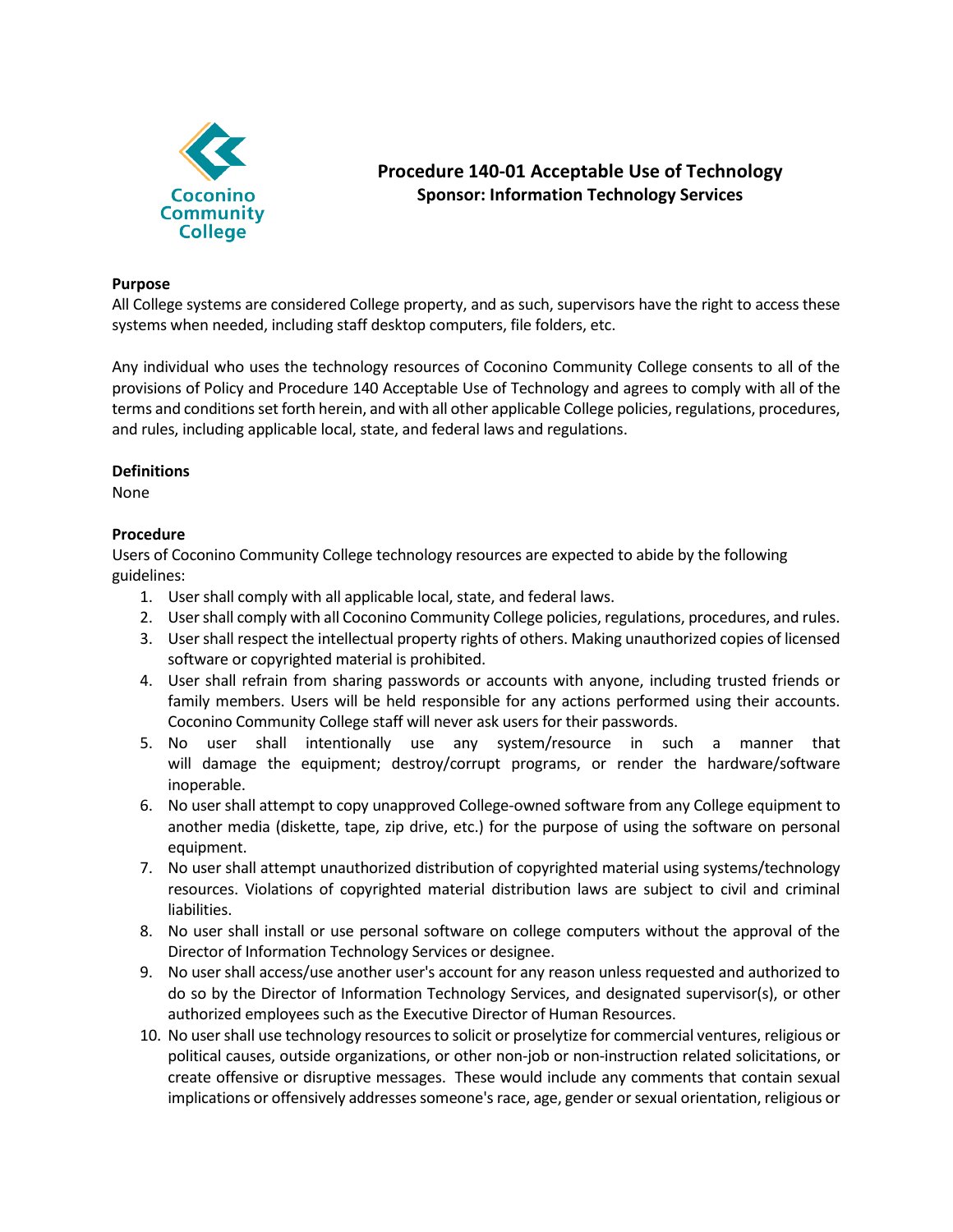political beliefs, ethnicity, disability, or any other message which may bring the College into disrepute.

- 11. No user shall use systems/technology resources to abuse, slander, harass, threaten, or in any way harm another group/user.
- 12. No user shall use any systems/technology resources for illegal or malicious purposes.
- 13. No user shall intentionally damage or sabotage the systems and adversely impact other users.
- 14. The Executive Director of Human Resources in conjunction with the Director of Information Technology Services and other appropriate managers will be responsible for reviewing all postings, flyers, departmental procedures, etc., regarding the use of technology resources prior to adoption.
	- a. No user shall use another person's system files or data without permission.
	- b. No user shall use computer programs to decode passwords or access control information.
	- c. No user shall attempt to circumvent or subvert system or network security measures.
	- d. No user shall engage in any activity that might be purposefully harmful to systems or to any information stored thereon, such as creating or propagating viruses, disrupting services, damaging files or making unauthorized modifications to College data.
- 15. No user shall excessively use College systems for personal video, music, and/or pictures, and other personal documents. Excessive use as determined by his/her supervisor.
	- a. No user shall use College systems for printing large amounts of personal documents or pictures.
	- b. No user shall download, store, create and/or display threatening, obscene, pornographic, racist, sexist, or harassing material, including broadcasting unsolicited messages or repeatedly sending unwanted mail, unless legal and for the purposes of specifically meeting course learning objectives.
	- c. No user shall use the College's systems or networks for personal gain; for example, by selling access to your user ID or to College systems or networks, or by performing work for profit with college resources in a manner not authorized by the College.
	- d. No user shall engage in any other activity that does not comply with the guidelines presented above.
	- e. No user shall use personal devices in a way that will disrupt service to students.

### Disciplinary Action

Violations of this policy or any other College policy or regulation may be subject to revocation or limitation of computer and network privileges as well as other disciplinary actions or may be referred to appropriate external authorities.

Failure to follow these guidelines may result in disciplinary action up to and including termination for employees (refer to Procedure 450-01 Disciplinary Action) or disciplinary action up to and including expulsion from the College for students (refer to the Procedure 503-01 Code of Student Conduct) and civil and criminal liabilities.

### **References**

Policy and Procedure 140 Acceptable Use of Technology Procedure 450-01 Disciplinary Action Procedure 503-01 Code of Student Conduct

### **Procedure History**

04/08/2010 New 09/14/2011 Revised and Approved by College Council